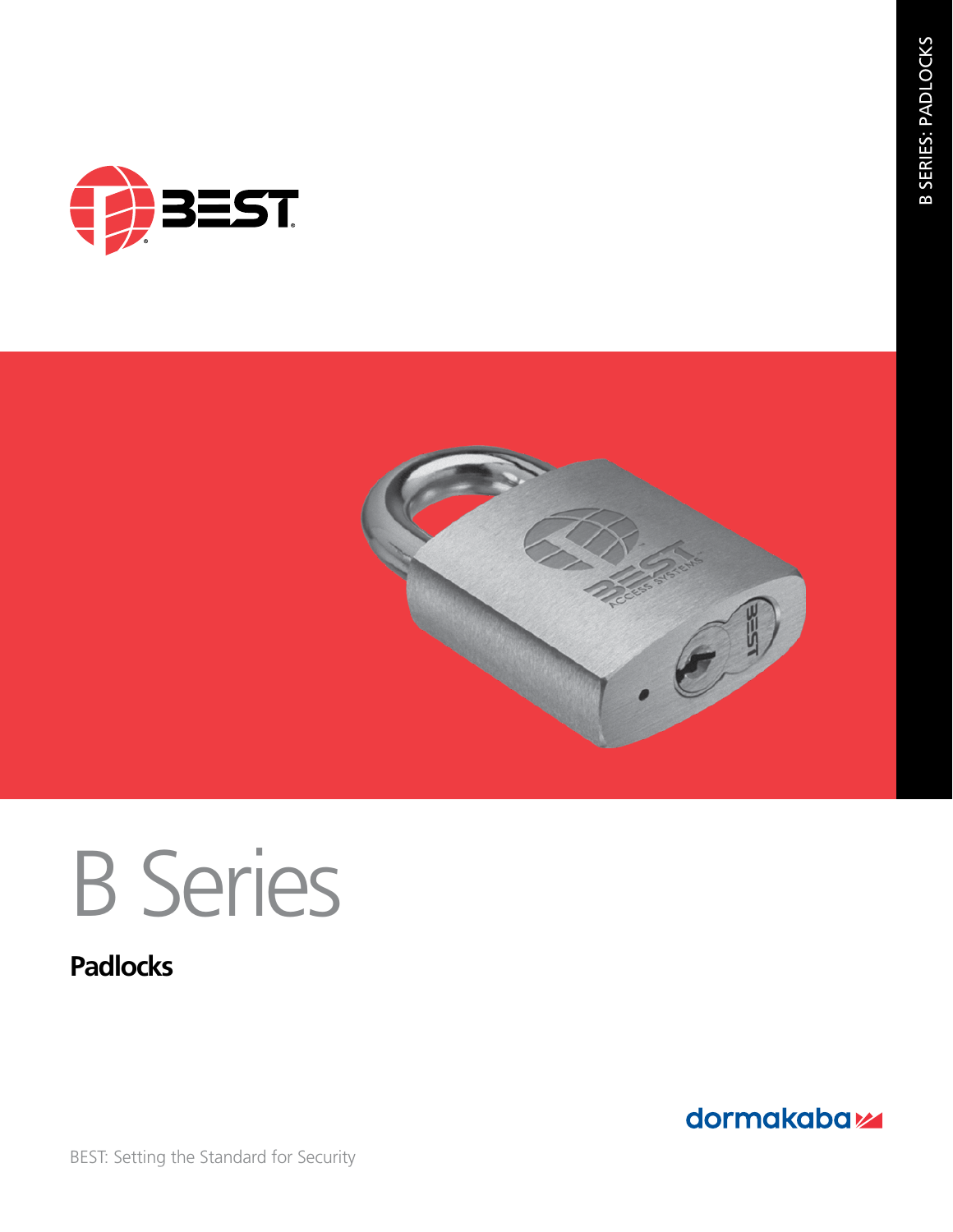# **TABLE OF CONTENTS**

# **General Information**

At the heart of every BEST padlock is a standard key removable core that is interchangeable throughout most of the entire line of BEST® products. This standardization permits BEST locks of any type, size or style to be masterkeyed into one system which can expand to include future locking needs.

All padlocks utilize the interchangeable core which allows immediate rekeying at minimal cost. Padlocks are available in various case sizes and brass or stainless steel shackle sizes (see chart below). Brass cases with brass shackles are also available. Options include key retained / non-key retained, bronze or steel chains, special case embossing (Brass case only), corrosion resistance, car seal. See pages 6-9 for a complete list of options available.

### **Patents**

Products protected by one or more of the following patents:

| 3,603,123 | 3,652,114 | 4.386.510 | D <sub>290.085</sub> |
|-----------|-----------|-----------|----------------------|
| 4.075.878 | 3.728.879 | 4.424.693 | 5,590,555            |
| 3,882,699 | 3,605,458 | 4.444.034 | 5.794.472            |
| 3,850,014 | 4,244,093 | 4,655,063 |                      |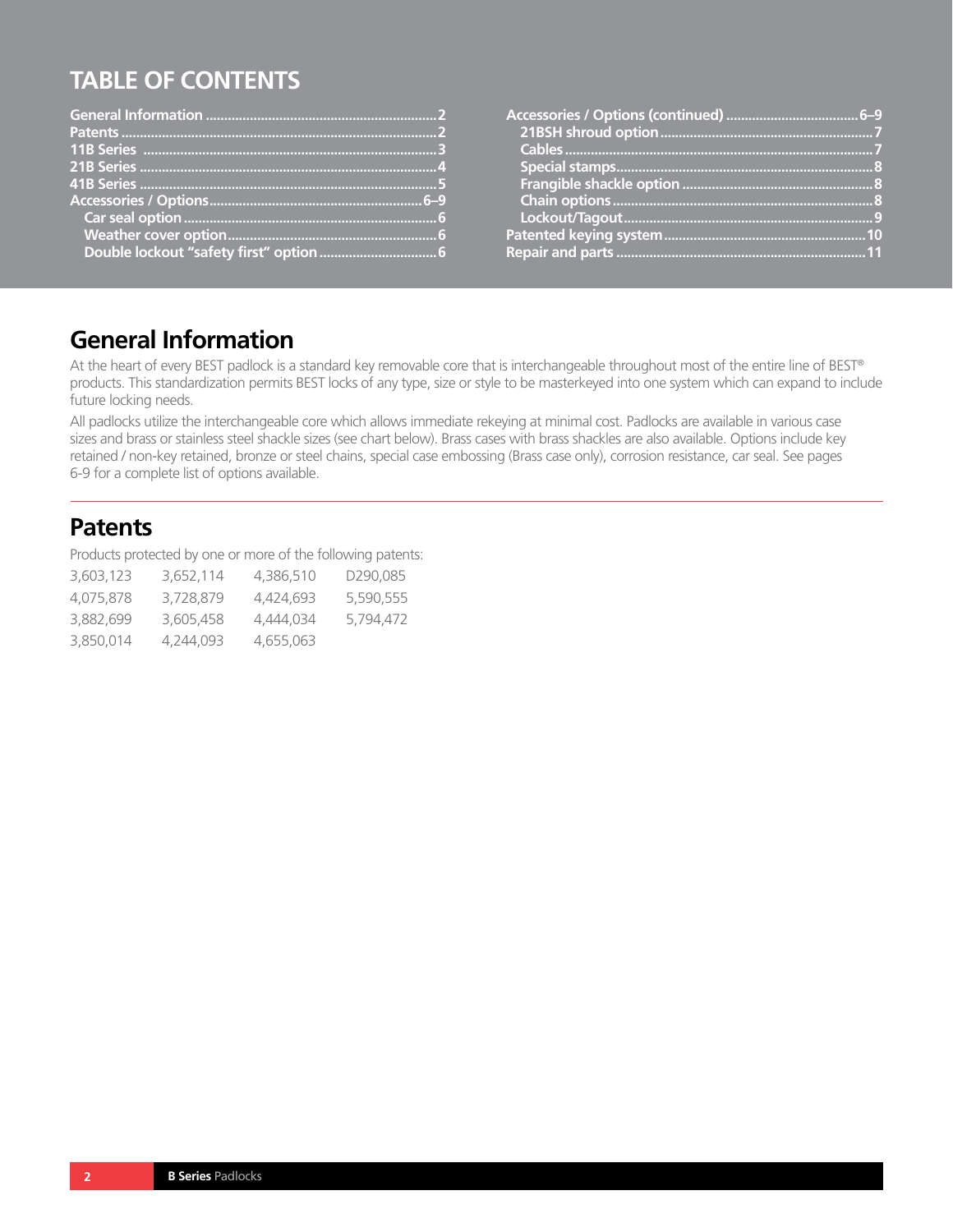

# **11B72 11B722 11B772 11B782 11B Series – Specifications Case** – Machined from solid extruded brass. Standard finish is 626 satin chromium plated. Width – 1 5⁄8" Length – 2 1⁄16" Thickness – 25⁄32" **Shackle** – The shackle locks at both heel and toe. The length of shackle opening is measured from top of case to inside of shackle when padlock is locked. **Material** – Brass or stainless steel **Diameter** – 1⁄4" **Width of opening** – 7⁄8" **ASTM F883** – Meets Grade 3 with stainless steel shackle. **ASTM F883** – Meets Grade 6 for option E. (Corrosion resistance). **11B Padlock** 3/4" 1 1/2"  $\overline{2}$ 4"

## **11B – How to Order**

| 11B                                   |                                                               | 2                                                                                                                                            |                                                     | 626                                                                                                                                               |                                                                                                                                                             |                                                                                                 |
|---------------------------------------|---------------------------------------------------------------|----------------------------------------------------------------------------------------------------------------------------------------------|-----------------------------------------------------|---------------------------------------------------------------------------------------------------------------------------------------------------|-------------------------------------------------------------------------------------------------------------------------------------------------------------|-------------------------------------------------------------------------------------------------|
| <b>Series</b>                         | Core<br><b>Housing</b>                                        | <b>Shackle</b><br><b>Height</b>                                                                                                              | <b>Function</b><br>Code                             | <b>Chain</b><br><b>Option</b>                                                                                                                     | <b>Special</b><br><b>Stamp No.</b>                                                                                                                          | <b>Options</b>                                                                                  |
| $11B - \text{brass}$<br>1/4" diameter | $7 - 7$ pin<br>housing accepts all<br>BEST <sup>®</sup> cores | Steel<br>$2 - 3/4''$<br>$22 - 11/2$ "<br>$72 - 2''$<br>$82 - 4''$<br><b>Brass</b><br>$0 - 3/4"$<br>$20 - 11/2$ "<br>$70 - 2''$<br>$80 - 4''$ | $T - k$ ev<br>retained<br>$L$ – non-key<br>retained | $M$ – case drilled for clevis only<br>$M1* -$ bronze chain<br>(available for brass padlocks)<br>only)<br>$M5*$ – galvanized steel chain<br>page 8 | $Blank - BEST® loqo$<br>PS1010 - safety first<br>Specify padlock<br>stamp number or<br>describe stamp.<br>Price for special stamps<br>on request.<br>page 8 | F3 - frangible shackle<br>(11B720 only)<br>$606 -$ satin brass<br>ZZ – double lockout<br>page 8 |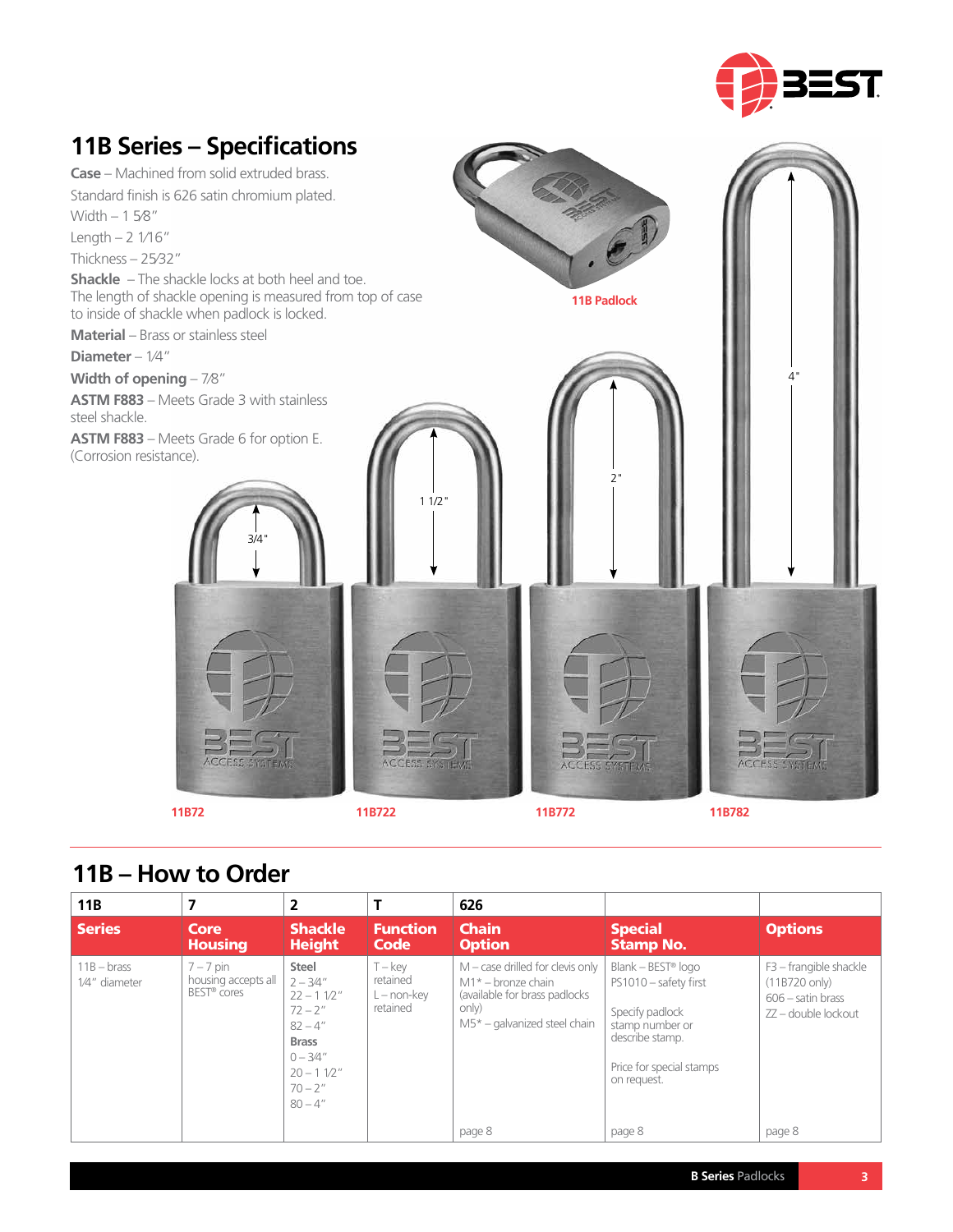# **21B Series – Specifications**

**Case** – Machined from solid extruded brass.

Standard finish is 626 satin chromium plated.

Width – 1 25⁄32"

Length – 2 1⁄16"

Thickness – 13⁄16"

**Shackle** – The shackle locks at both heel and toe. The length of shackle opening is measured from top of case to inside of shackle when padlock is locked.

**Material** – Stainless steel

**Diameter** – 5⁄16"

**Width of opening** – 7⁄8"

**ASTM F883** – Meets Grade 4 with stainless steel shackle.

**ASTM F883** – Meets Grade 6 for shackle cutting force with XSPL shackle option.

**ASTM F883** – Meets Grade 6 for option E. (Corrosion resistance).



# **21B – How to Order**

| 21B                        | 7                                                 | 2                                                                                                                                                                  |                                                |                                                                                                                          |                                                                                                                                                           |                                                                                                                          |
|----------------------------|---------------------------------------------------|--------------------------------------------------------------------------------------------------------------------------------------------------------------------|------------------------------------------------|--------------------------------------------------------------------------------------------------------------------------|-----------------------------------------------------------------------------------------------------------------------------------------------------------|--------------------------------------------------------------------------------------------------------------------------|
| <b>Series</b>              | Core<br><b>Housing</b>                            | <b>Shackle</b><br><b>Height</b>                                                                                                                                    | <b>Function</b><br>Code                        | <b>Chain</b><br><b>Option</b>                                                                                            | <b>Special</b><br><b>Stamp No.</b>                                                                                                                        | <b>Options</b>                                                                                                           |
| $21B - bras$<br>5/16" dia. | $7 - 7$ pin housing<br>accepts all BEST®<br>cores | Steel<br>$2 - 3/4''$<br>$21 - 1$ " w/shroud<br>$22 - 11/2$ "<br>$72 - 2''$<br>$82 - 4"$<br><b>Brass</b><br>$0 - 3/4''$<br>$20 - 11/2$ "<br>$70 - 2''$<br>$80 - 4"$ | T – kev<br>retained<br>L – non-kev<br>retained | $M$ – case drilled for<br>clevis only<br>$M1$ – bronze chain<br>$M5$ – galvanize steel<br>chain with grey<br>polycoating | Blank - BEST <sup>®</sup> logo<br>PS1010-safety first<br>Specify padlock<br>stamp number or<br>describe stamp.<br>Price for special stamps<br>on request. | $606 -$ satin brass<br>SH - shrouded with cut resistant<br>shackle<br>WC – weather cover<br>XSPL - cut resistant shackle |
|                            |                                                   |                                                                                                                                                                    |                                                | page 8                                                                                                                   | page 8                                                                                                                                                    | page 6-9                                                                                                                 |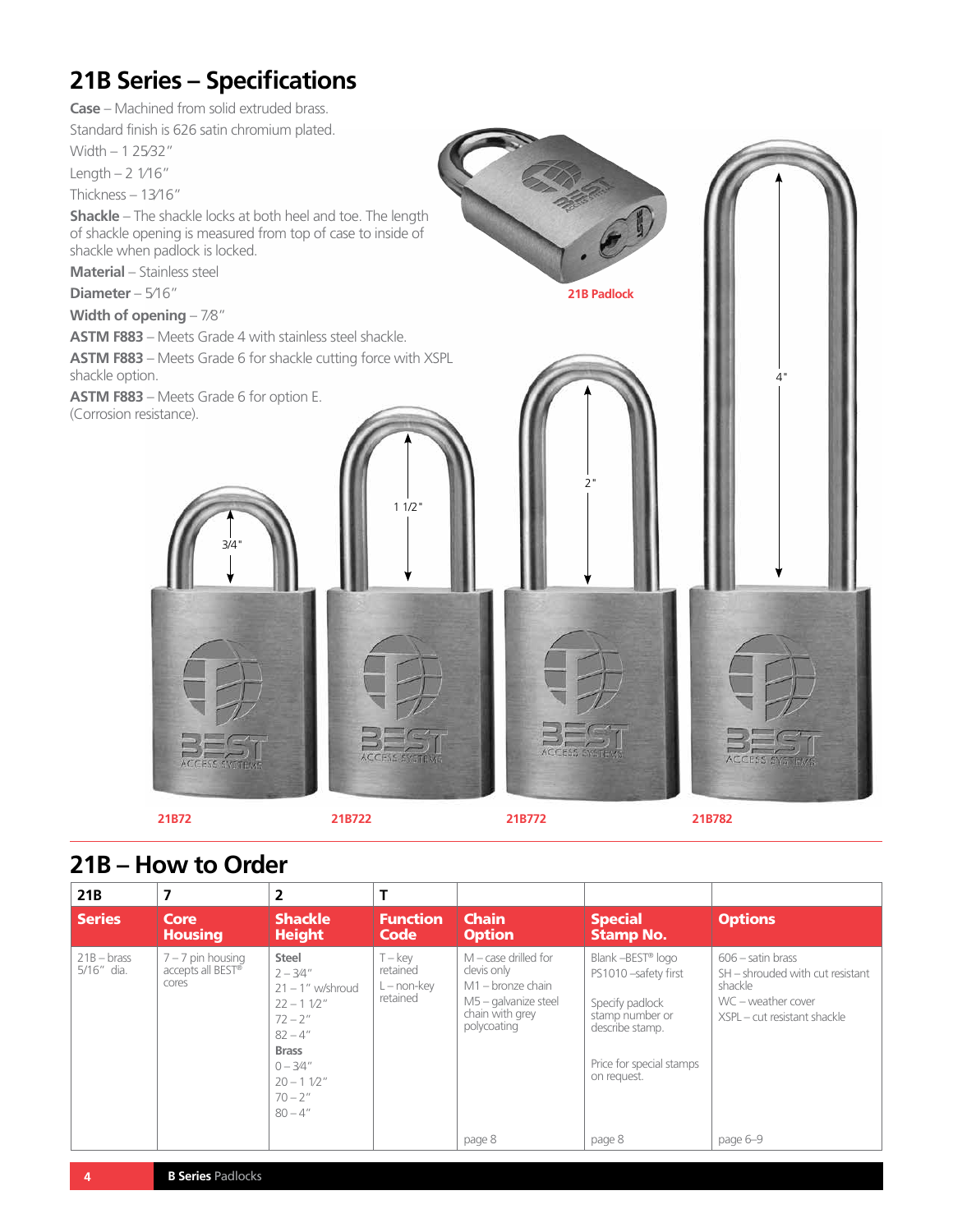

# **41B Series – Specifications**

**Case** – Machined from solid extruded brass. Standard finish is 626 satin chromium plated. Width – 1 15⁄16"

Length  $- 2 \frac{1}{16}$ "

Thickness – 7⁄8"

**Shackle** – The shackle locks at both heel and toe. The length of shackle opening is measured from top of case to inside of shackle when padlock is locked.

**Material** – Stainless steel

**Diameter** – 3⁄8"

**Width of opening** – 7⁄8"

**ASTM F883** – Meets Grade 3 with stainless steel shackle, grade 4 with XSPL shackle.

3/4"

**ASTM F883** – Meets Grade 6 for option E. (Corrosion resistance).

**ASTM F883** – Meets Grade 6 for shackle cutting force with XSPL shackle option





**41B72 41B722 41B772 41B782**

## **41B How to Order**

| 41B                        | 7                                                     | 2                                                                                                                                                  |                                                   |                                                                                                                 |                                                                                                                                    |                                                                                                  |
|----------------------------|-------------------------------------------------------|----------------------------------------------------------------------------------------------------------------------------------------------------|---------------------------------------------------|-----------------------------------------------------------------------------------------------------------------|------------------------------------------------------------------------------------------------------------------------------------|--------------------------------------------------------------------------------------------------|
| <b>Series</b>              | Core<br><b>Housing</b>                                | <b>Shackle</b><br><b>Height</b>                                                                                                                    | <b>Function</b><br><b>Code</b>                    | <b>Chain</b><br><b>Option</b>                                                                                   | <b>Special</b><br><b>Stamp No.</b>                                                                                                 | <b>Options</b>                                                                                   |
| $41B - b$<br>3⁄8" diameter | $7 - 7$ pin<br>housing all<br>BEST <sup>®</sup> cores | <b>Steel</b><br>$2 - 3/4''$<br>$22 - 11/2$ "<br>$72 - 2''$<br>$82 - 4''$<br><b>Brass</b><br>$0 - 3/4"$<br>$20 - 11/2$ "<br>$70 - 2''$<br>$80 - 4"$ | $T - k$ ev<br>retained<br>L – non-kev<br>retained | $M$ – case drilled for chain<br>$M1 -$ bronze chain<br>$M5$ – galvanize steel<br>chain with gray<br>polycoating | Blank – BEST <sup>®</sup> logo<br>Specify padlock<br>stamp number or<br>describe stamp.<br>Price for special stamps<br>on request. | $606 -$ satin brass<br>$S - car$ seal slot<br>WC – weather cover<br>XSPL - cut resistant shackle |
|                            |                                                       |                                                                                                                                                    |                                                   | page 8                                                                                                          | page 8                                                                                                                             | page 6-9                                                                                         |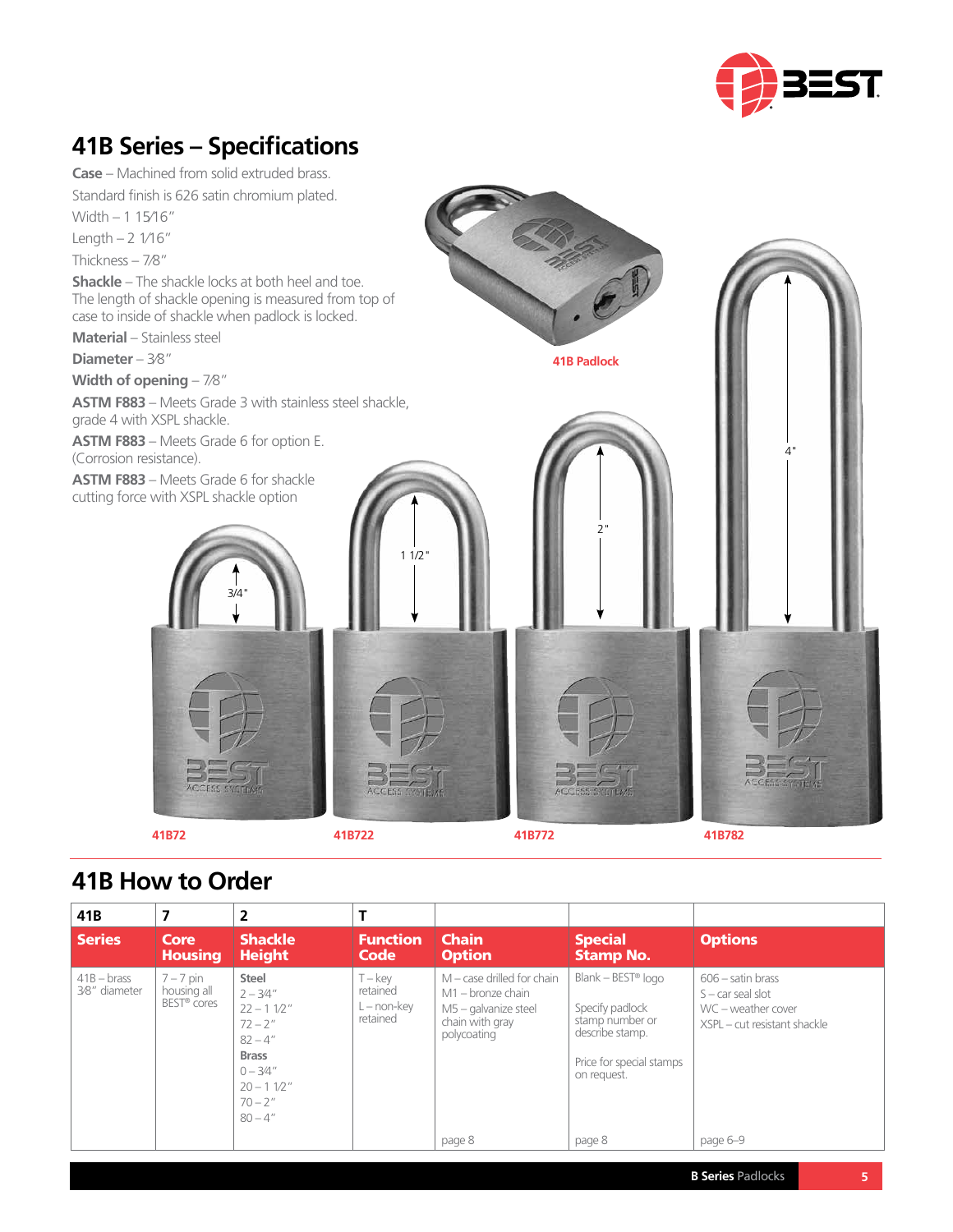# **Accessories and Options**

#### **S– Car Seal Option**

Available in all 41B padlocks. Case is slotted below the core to accommodate most popular car seal bands. When in place, car seal band insures tampered with. Seals are available direct from car seal manufacturers. A special long blade key is required for 7-pin systems. When ordering simply add "S" to the option column of the 41B nomenclature.



**41B car seal feature**

#### **WC– Weather Cover Option**

Available in 21B/22B and 41B42B padlocks. The padlock weather covers are molded durable PVC that won't chip or corrode and resists acids, oils and abrasion. When ordering add "WC" to option column of the padlock nomenclature.



**21B & 41B weather option**

#### **ZZ– Double Lockout/Safety First Option**

Available in 11B only, the double lockout safety padlock provides additional safety for maintenance crews making repairs in widely separated areas. The shackles of 11B padlocks are passed through holes in the extended skirt at the base of this lock. As long as either 11B padlock remains in place, the lock-out safety padlock cannot be unlocked. Elliptical solid brass case is 1 1/2" wide and is stamped with words "Safety First " on one side. Holes at base of case will accommodate 11B shackles only. Minimum shackle opening should be 1 1/4". A long blade key is required for 7-pin systems. Dust cover cannot be used with double lockout.



**11B double lockout option**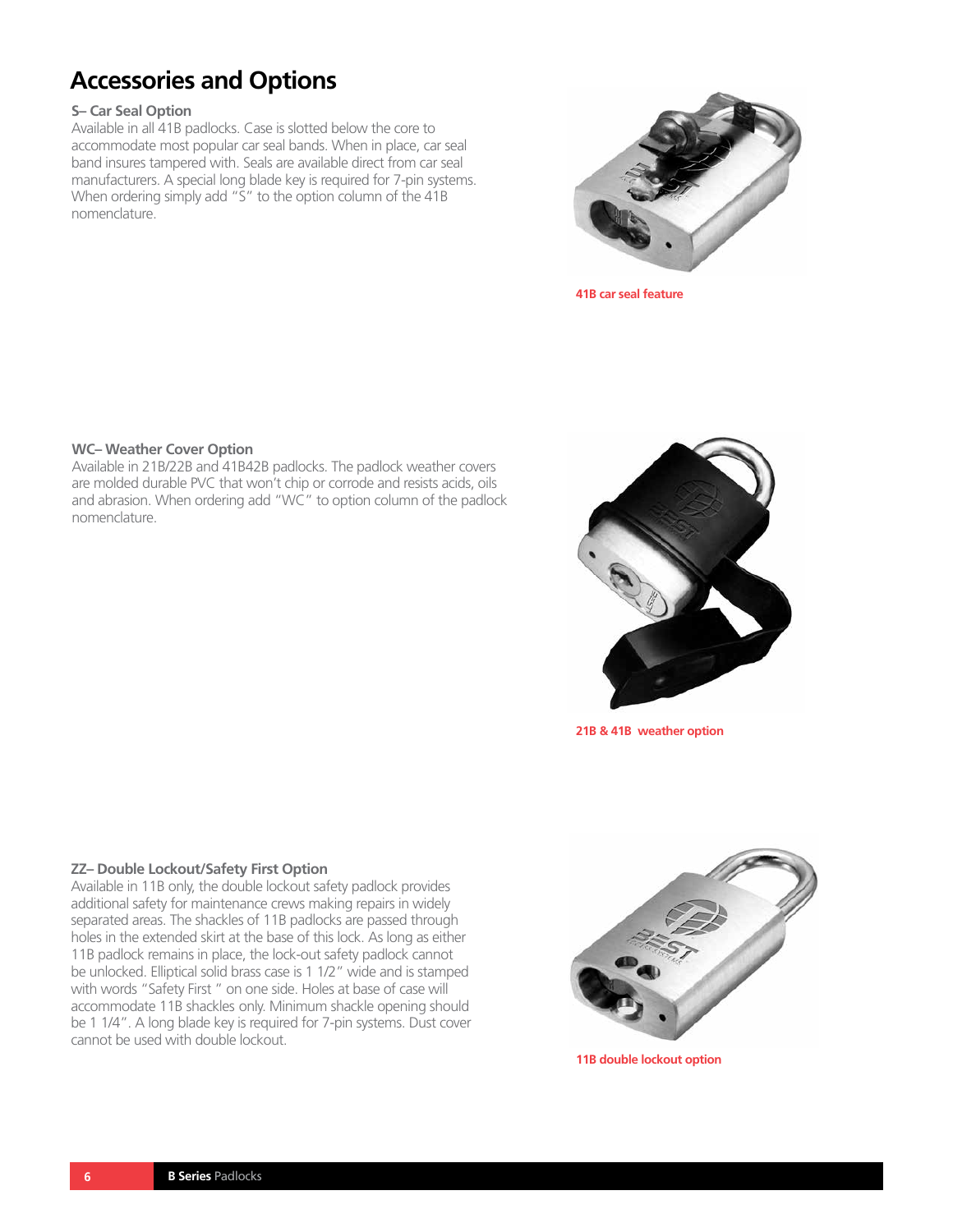

# **Accessories and Options (Cont'd)**

**21BSH– Shroud Option Features & Benefits**

- Cast stainless steel shroud with black powder-coated finish
- Through hardened shackle for cut resistance
- Utilized same internal components and body as standard 21B padlock
- Accepts all BEST° cores, with Standard, Premium, Peaks™ keying system
- Meets ASTM F883 Grade 4; meets Grade 6 for cut resistance
- Available in either key retained or non-key retained



**21B with Stainless Steel Shroud**

## **21B Shroud – How to Order**

| 21 <sub>B</sub>                   |                                                    | 21                               |                                        |                               |                                    |                                                            |
|-----------------------------------|----------------------------------------------------|----------------------------------|----------------------------------------|-------------------------------|------------------------------------|------------------------------------------------------------|
| <b>Shackle</b><br><b>Diameter</b> | Core                                               | <b>Shackle</b><br><b>Housing</b> | <b>Function</b><br><b>Code</b>         | <b>Chain</b><br><b>Option</b> | <b>Special</b><br><b>Stamp No.</b> | <b>Options</b>                                             |
| $21B - 5/16''$ dia.               | $7 - 7$ pin housing<br>all BEST <sup>®</sup> cores | $21 - 1''$ shackle<br>opening    | T - key retained<br>L-non-key retained | N/A for shroud option         | N/A for shroud option              | SH - shroud with<br>cut resistant shackle<br>$(21B)$ only) |

# **21JB Series – Cable Padlock**

**Specifications**

**Case** – Machined from extruded brass. Standard finish 626 satin chromium plated.

Width – 1 25⁄32"

Length  $- 2 \frac{1}{16}$ "

Thickness – 27⁄32"

**Shackle Cable** – Diameter 1⁄8" stainless steel. Length variable. 18" standard unless specified other length.

**Cable jacket** – A tough plastic coating protects vulnerable surfaces. Measure cable length from top of case to top of case.

## **21JB – How to Order**

| 21 <sub>B</sub>                 |                                                    | 21                                                                    |                                |
|---------------------------------|----------------------------------------------------|-----------------------------------------------------------------------|--------------------------------|
| <b>Series</b><br><b>Housing</b> | Core<br><b>Length</b>                              | <b>Cable</b>                                                          | Options                        |
| $21JB - cable$<br>padlock       | $7 - 7$ pin housing all<br>BEST <sup>®</sup> cores | $18 - 18''$<br>$24 - 24"$<br>$36 - 36"$<br>$42 - 42''$<br>$54 - 54''$ | 606 – clear coated satin brass |

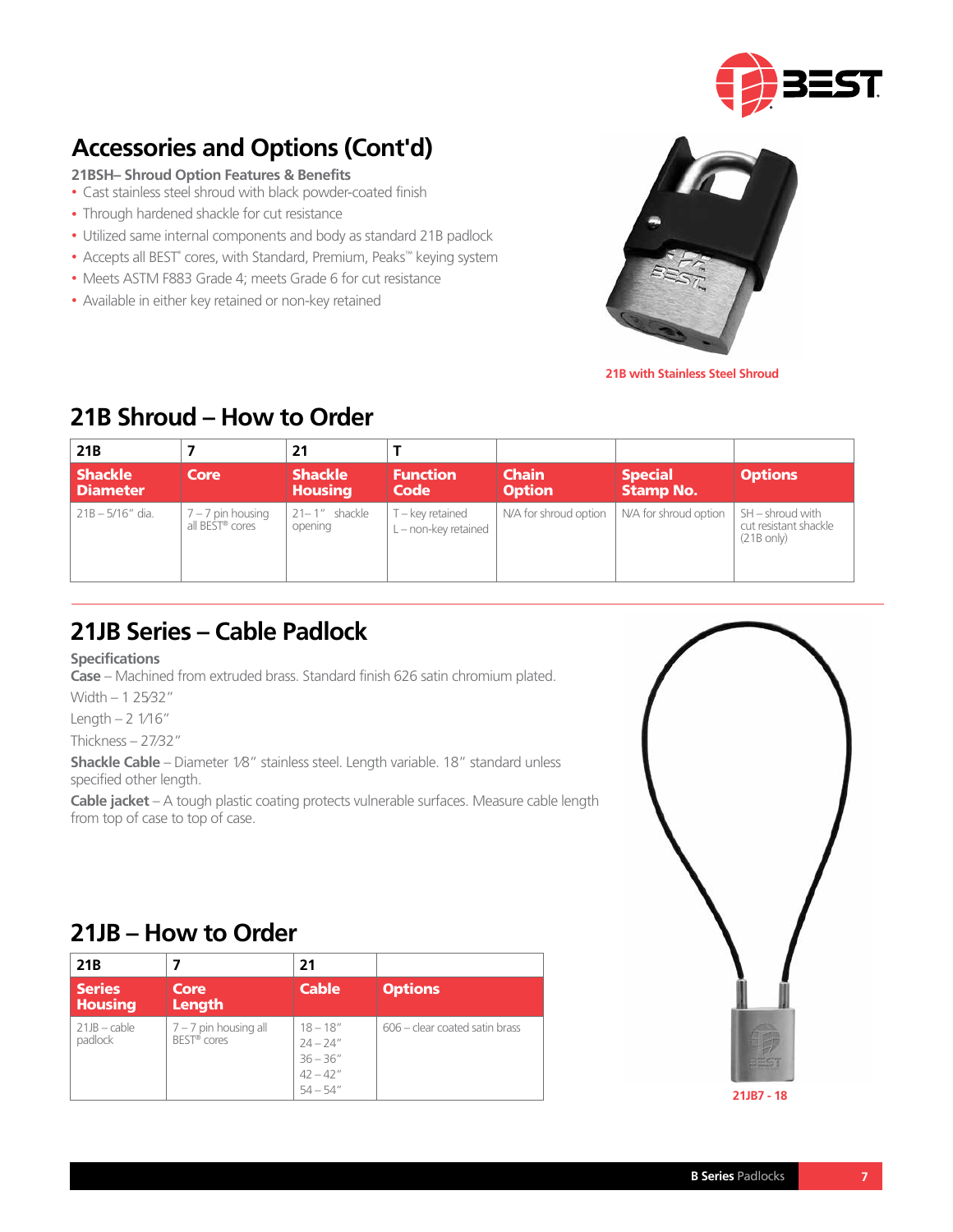# **Accessories and Options**

#### **Special Stamped Padlocks**

Upon special request, and at no charge other than the initial cost of the die, BEST padlocks may be die-stamped with the customer's identification as specified. If stamp has been previously ordered, specify stamp number. (Brass padlocks only.)



**Samples of Padlock Stamping**

#### **F3– Option Frangible Shackle**

Available in 11B series only. The frangible shackle padlock is designed for fire and safety equipment, cabinets, etc. where casual entry needs to be prevented. During emergency, the shackle may be snapped by a hard blow or strong, steady pressure permitting entry without use of a key. (Check lock regulations). A brass 1 1/2" – number 20 size shackle is made frangible through use of special break point. Broken shackles are easily replaced in the field and may be ordered separately. A complete frangible shackle kit (including three frangible shackles, three shackle springs and one padlock disassembly tool) may be ordered with each padlock order. **To order kit specify:** 11BFK



#### **M-Option Chains**

Chains may be supplied with padlock. When ordering clevis and chains, add M1 or M5 to padlock nomenclature. Standard chain length is 9", special length chains available upon request.



**Bronze Chain**

**Galvanized Steel Chain with Gray Plastic Polycoat Cover**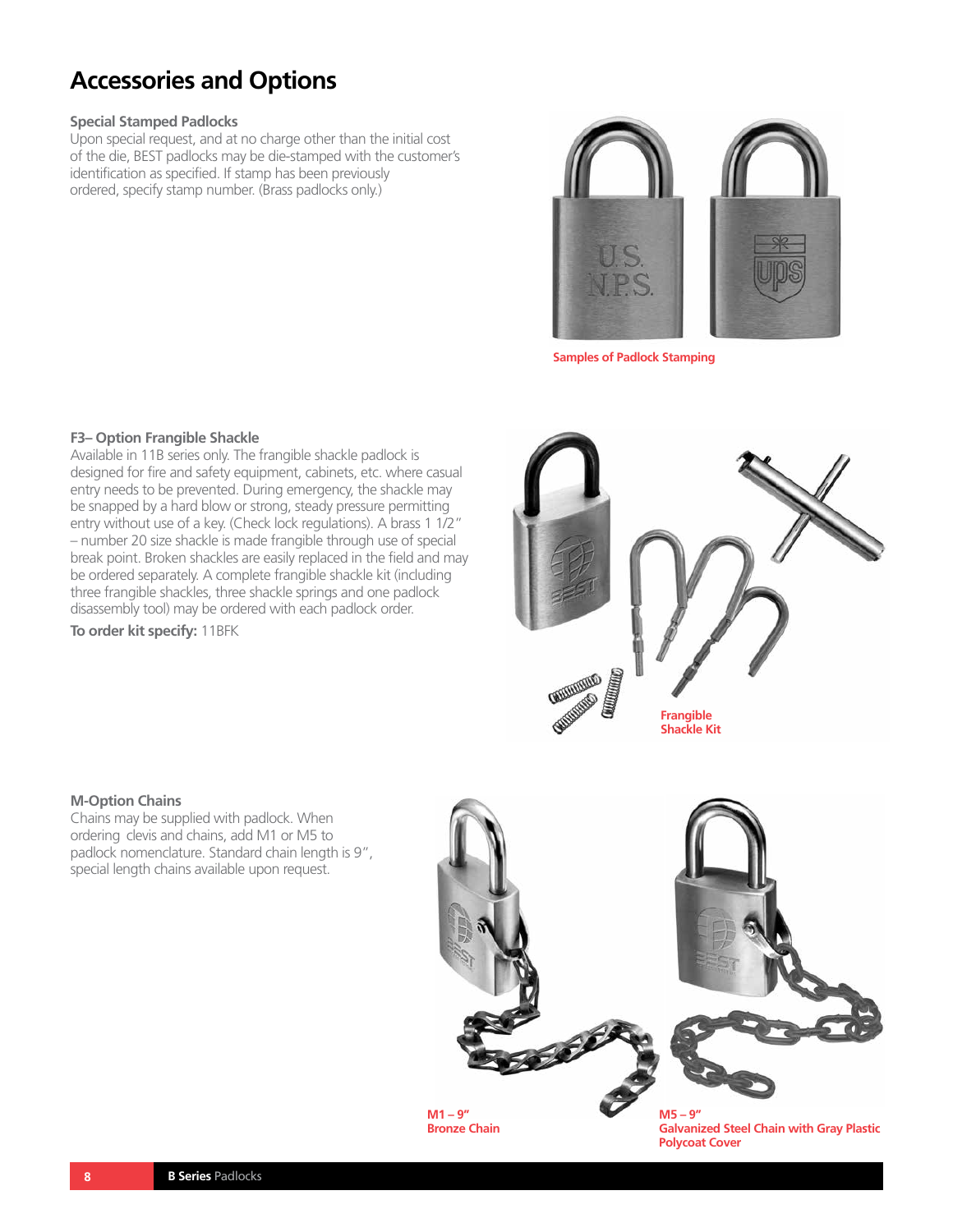

# **Lockout/Tagout**

OSHA requires that a Lockout/Tagout system be placed upon energy control devices to ensure that machines and equipment are isolated from all energy sources before employees perform service or maintenance activities. This is particularly necessary where the unexpected energization, start-up, or release of stored energy could cause injury or equipment damage. BEST's Lockout/Tagout system includes six durable PVC vinyl coated BEST padlocks with Lockout/ Tagout devices (11B/12B, 21B/22B, 41B/42B).

The OSHA vinyl coated padlocks will not chip or corrode. They also resist acids, oils or abrasions. Available is an OSHA accepted 6-padlock red polyresin coated aluminum lockout (BD655), and easy-to-read energy source identification tags. In addition to names of the workers, our tags can provide pertinent information, i.e. where the worker can be located. Details of OSHA Lockout/Tagout standard can be found in the code of Federal Regulations for labor at Title 29 part 1910.147, the control of hazardous energy Lockout/Tagout.



**Lockout/Tagout Padlocks**



**Lockouts BD655**



**Identification Tag BD657 (includes one tie per tag) Tagout Tag BD658 (includes one tie per tag)**



**Identification Tag**

## **Lockout/Tagout Padlocks – How to Order**

| 11 <sub>B</sub>                                 | 7                                                     | 2                               |                                                                                     |                                                                                                                 |                                    | O/ORA          |
|-------------------------------------------------|-------------------------------------------------------|---------------------------------|-------------------------------------------------------------------------------------|-----------------------------------------------------------------------------------------------------------------|------------------------------------|----------------|
| <b>Padlock</b><br><b>Series</b>                 | Core<br><b>Housing</b>                                | <b>Shackle</b><br><b>Height</b> | <b>Function</b><br>Code                                                             | <b>Chain</b>                                                                                                    | <b>Special</b><br><b>Stamp No.</b> | <b>Options</b> |
| $11B - 1/4"$<br>$21B - 5/16''$<br>$41B - 3/8''$ | $7 - 7$ pin<br>housing all<br>BEST <sup>®</sup> cores |                                 | For specific order procedures and complete<br>specifications, see pages 3 through 7 | $O$ / $RED - Red$<br>O/YEL - Yellow<br>$O/BLU - Blue$<br>$O/BLA - Black$<br>$O/ORA - Orange$<br>$O/GRE - Green$ |                                    |                |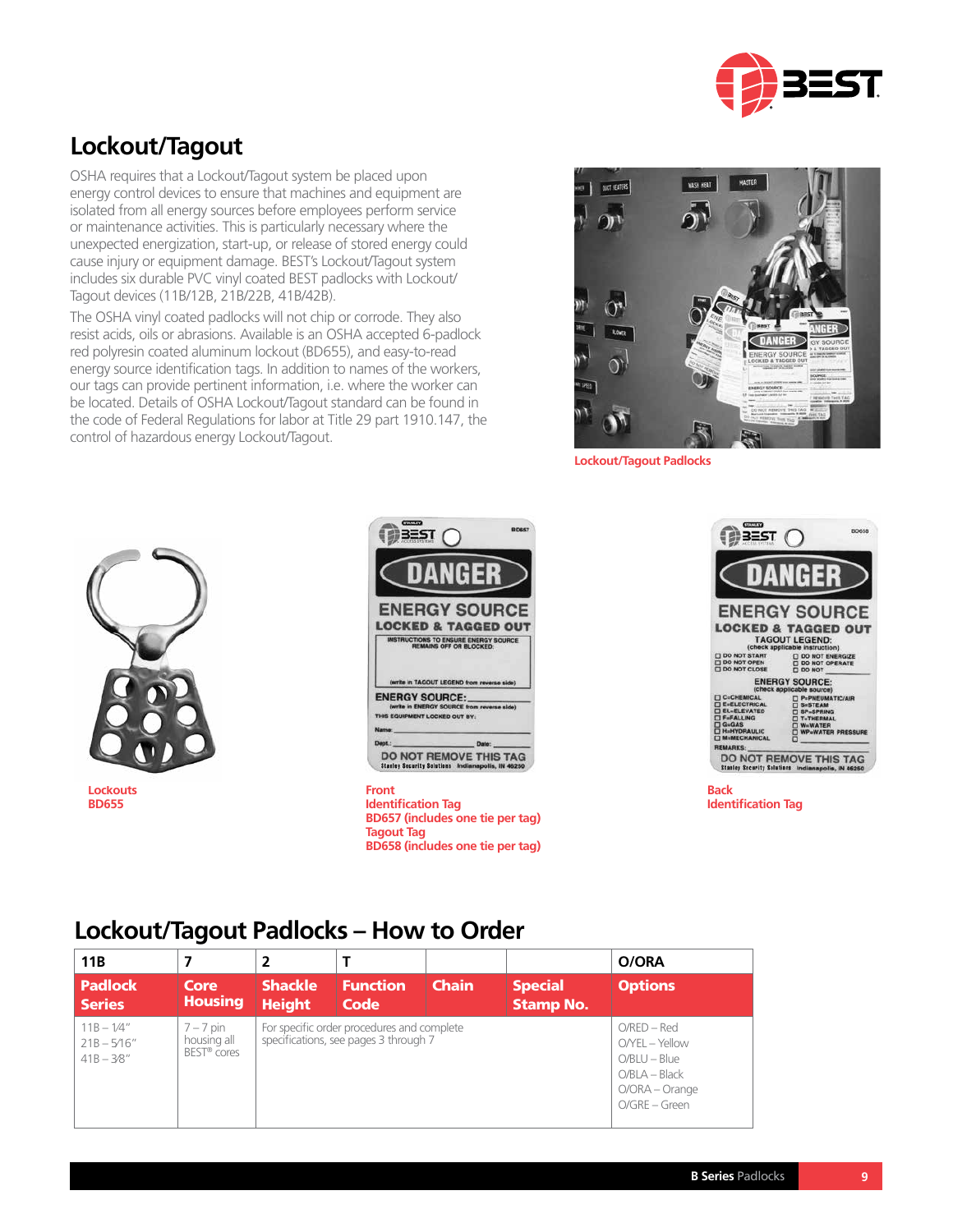# **Padlock Repair and Parts**

#### **11B – 21B – 41B Series**

With the simplest of tools, proper replacement parts and minimal training, all BEST padlocks can be used for the duration of any installation. Listed below are the parts and tools required for the various series of padlocks. Contact your local BEST office for special instruction and information about factory seminars for padlock repair. BEST padlocks can be repaired and worn parts replaced, virtually eliminating padlock replacement costs.

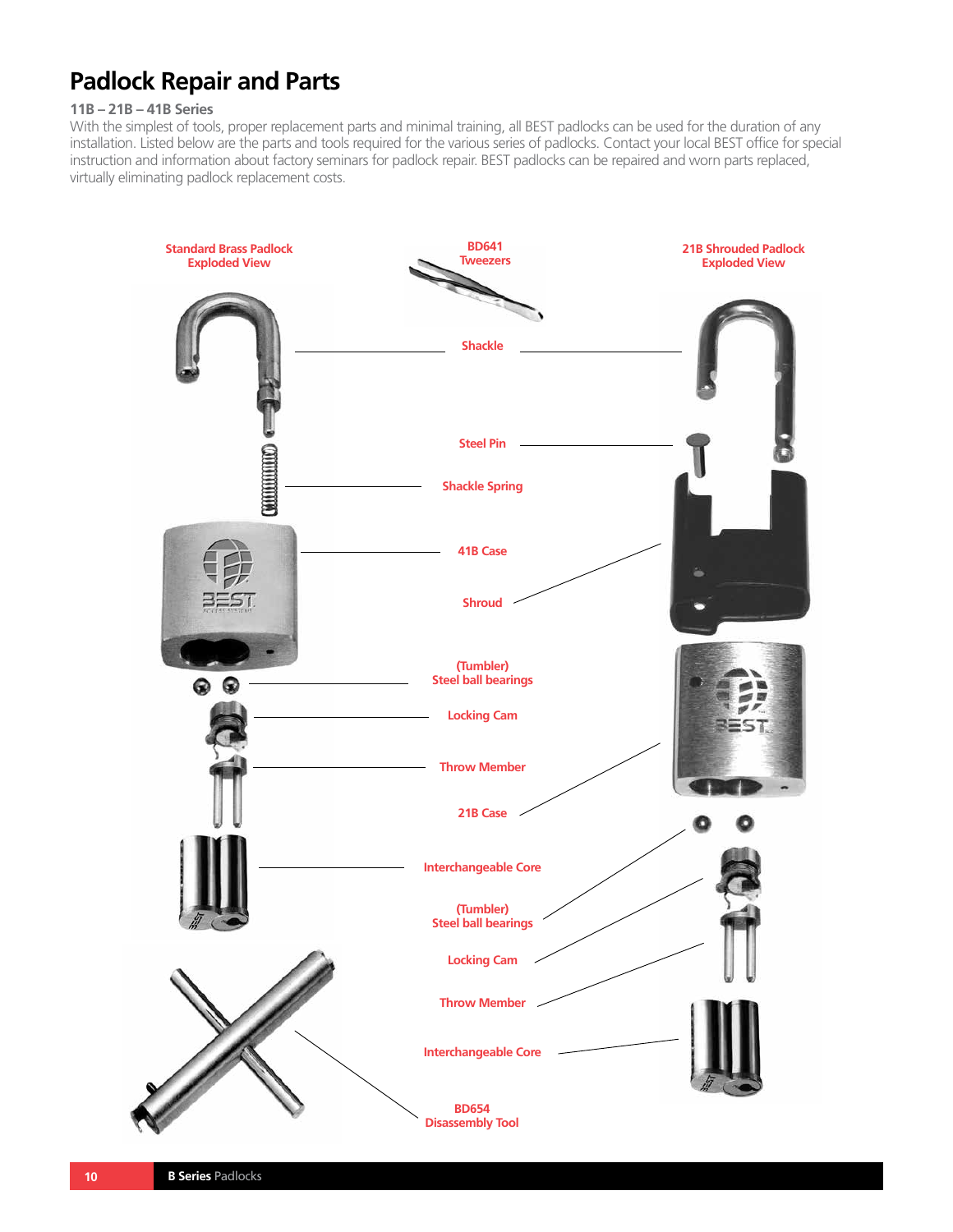

# **CORMAX**™ **Patented Keying System**

BEST® CORMAX™ is the premier patented keying system offered by BEST. CORMAX will meet your needs for security, key control, and convenience. A simple solution with no compromising allowed.

CORMAX is the upgrade path for existing BEST Standard, Premium, and MX8 customers; and it is an essential element of non-residential access control as security administrators strive to eliminate the unauthorized duplication of keys.

#### **CORMAX offers the following features and benefits:**

- A long-term US utility patent that guarantees the extended useful life of the system through 2027.
- A second, independent locking mechanism that utilizes a patented set of built-in side pins to provide higher security.
- Several levels of geographical exclusivity, including national exclusivity, are available via the patented side pin feature.
- CORMAX cores and keys are available exclusively through BEST sales offices. Key blanks are only sold to individuals authorized by the customer to ensure key blanks do not end up in the possession of unauthorized personnel either inside or outside the customer's facility.
- CORMAX cores are certified to meet the security, safety, and reliability requirements of BHMA A156.5 Grade 1.
- Picking and drilling resistance options are available if higher levels of security are desired.
- Complete factory masterkeying service offered, and at no charge with purchase of BEST locksets and PHI exit devices.
- Keyways are organized in families of four keyways each, with double-milled and quad-milled key levels to facilitate the design of masterkey systems in multi-building campuses.
- BEST CORMAX cores are compatible with all existing BEST interchangeable core housings, eliminating the need for new or modified locksets.



**CORMAX™ Patented Keying System**